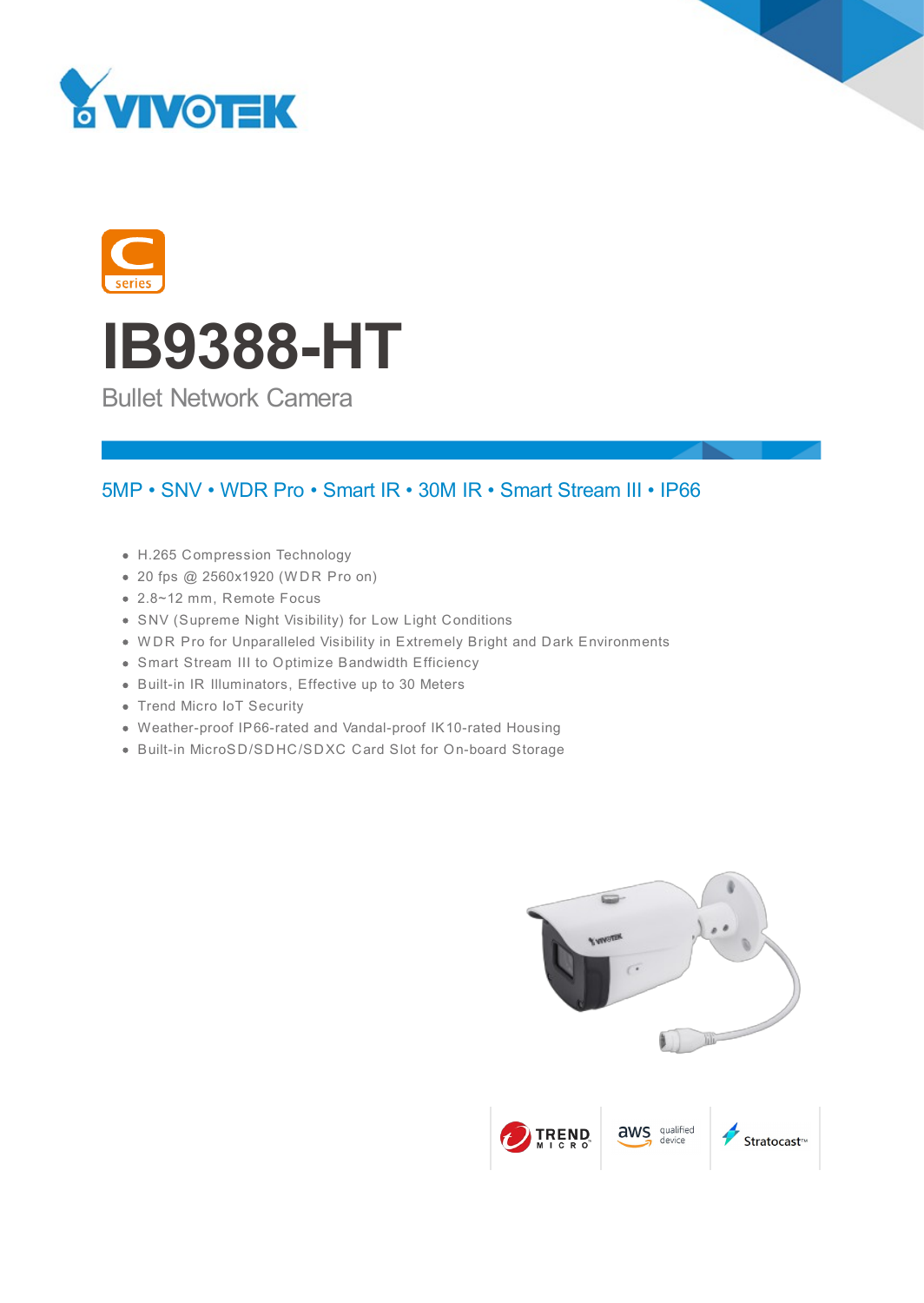# **Technical Specifications**

#### **System Information**

| Model                             | IB9388-HT                                                                                                                                                                                                                                                                                                                                                                                                                                                        |
|-----------------------------------|------------------------------------------------------------------------------------------------------------------------------------------------------------------------------------------------------------------------------------------------------------------------------------------------------------------------------------------------------------------------------------------------------------------------------------------------------------------|
| CPU                               | Multimedia SoC (System-on-Chip)                                                                                                                                                                                                                                                                                                                                                                                                                                  |
| Flash                             | 128 MB                                                                                                                                                                                                                                                                                                                                                                                                                                                           |
| RAM                               | 512 MB                                                                                                                                                                                                                                                                                                                                                                                                                                                           |
| <b>Camera Features</b>            |                                                                                                                                                                                                                                                                                                                                                                                                                                                                  |
| Image Sensor                      | 1/2.7" Progressive CMOS                                                                                                                                                                                                                                                                                                                                                                                                                                          |
| Max. Resolution                   | 2560x1920 (5MP)                                                                                                                                                                                                                                                                                                                                                                                                                                                  |
| Lens Type                         | Motorized, Vari-focal, Remote Focus                                                                                                                                                                                                                                                                                                                                                                                                                              |
| Focal Length                      | $f = 2.8 \sim 12$ mm                                                                                                                                                                                                                                                                                                                                                                                                                                             |
| Aperture                          | $F1.4 \sim F2.8$                                                                                                                                                                                                                                                                                                                                                                                                                                                 |
| Auto-iris                         | Fixed iris                                                                                                                                                                                                                                                                                                                                                                                                                                                       |
| Field of View                     | $88^\circ \sim 30^\circ$ (Horizontal)<br>$65^{\circ} \sim 23^{\circ}$ (Vertical)<br>$115^\circ \sim 38^\circ$ (Diagonal)                                                                                                                                                                                                                                                                                                                                         |
| Shutter Time                      | 1/5 sec. to 1/32,000 sec.                                                                                                                                                                                                                                                                                                                                                                                                                                        |
| <b>WDR Technology</b>             | <b>WDR Pro</b>                                                                                                                                                                                                                                                                                                                                                                                                                                                   |
| Day/Night                         | Yes                                                                                                                                                                                                                                                                                                                                                                                                                                                              |
| Removable IR-cut Filter           | Yes                                                                                                                                                                                                                                                                                                                                                                                                                                                              |
| IR Illuminators                   | Built-in IR Illuminators, effective up to 30 meters with Smart IR, IR LED <sup>*2</sup>                                                                                                                                                                                                                                                                                                                                                                          |
| Minimum Illumination              | 0.035 lux @ F1.4 (Color)<br><0.005 lux @ F1.4 (B/W)<br>0 lux with IR illumination on                                                                                                                                                                                                                                                                                                                                                                             |
| Tilt Range                        | $90^{\circ}$                                                                                                                                                                                                                                                                                                                                                                                                                                                     |
| <b>Rotation Range</b>             | $180^\circ$                                                                                                                                                                                                                                                                                                                                                                                                                                                      |
| Pan/Tilt/Zoom Functionalities     | ePTZ: 48x digital zoom (4x on IE plug-in, 12x built-in)                                                                                                                                                                                                                                                                                                                                                                                                          |
| Storage                           | Seamless Recording to MicroSD/SDHC/SDXC card and recording to network-attached<br>storage (NAS)                                                                                                                                                                                                                                                                                                                                                                  |
| <b>Built-in Installation Aids</b> | Remote focus, remote zoom                                                                                                                                                                                                                                                                                                                                                                                                                                        |
| <b>Video</b>                      |                                                                                                                                                                                                                                                                                                                                                                                                                                                                  |
| Video Compression                 | H.265, H.264, MJPEG                                                                                                                                                                                                                                                                                                                                                                                                                                              |
| Maximum Frame Rate                | 20 fps @ 2560x1920                                                                                                                                                                                                                                                                                                                                                                                                                                               |
| Maximum Streams                   | 3 video streams (Up to 8 configurable profiles)                                                                                                                                                                                                                                                                                                                                                                                                                  |
| S/N Ratio                         | 67 dB                                                                                                                                                                                                                                                                                                                                                                                                                                                            |
| Dy namic Range                    | 120 dB                                                                                                                                                                                                                                                                                                                                                                                                                                                           |
| Video Streaming                   | Adjustable resolution, quality and bit rate control, Smart Stream III                                                                                                                                                                                                                                                                                                                                                                                            |
| Image Settings                    | General settings: video title and time stamp overlay, video orientation (flip, mirror,<br>rotation), day/night settings; Illuminators: illuminators, anti-overexposure; Image settings:<br>white balance, image adjustment (brightness, contrast, saturation, sharpness, gamma<br>curve), defog, 3DNR; Exposure: BLC, HLC, exposure control (exposure level, exposure<br>time, gain control), AE speed adjustment, WDR; Privacy mask; Scheduled profile settings |
| <b>Network</b>                    |                                                                                                                                                                                                                                                                                                                                                                                                                                                                  |
| Users                             |                                                                                                                                                                                                                                                                                                                                                                                                                                                                  |
|                                   | Live viewing for up to 10 clients                                                                                                                                                                                                                                                                                                                                                                                                                                |
| Security                          | Access list, digest authentication, HTTPS, IEEE 802.1x, password protection, signed<br>firmware, Trend Micro IoT Security (brute force attack event, cyberattack event,<br>quarantine event), user access log, user account management                                                                                                                                                                                                                           |
| Protocols                         | 802.1X, ARP, Bonjour, CIFS/SMB, DDNS, DHCP, DNS, FTP, HTTP, HTTPS, ICMP, IGMPv3,<br>IPv4, IPv6, NTP, PPPoE, QoS (CoS/DSCP), RTSP/RTP/RTCP, SMTP, SNMP, SSL, TCP/IP,<br>TLS 1.2, UDP, UPnP                                                                                                                                                                                                                                                                        |
| Interface                         | 10 Base-T/100 Base-TX Ethernet (RJ-45)<br>*It is highly recommended to use standard CAT5e & CAT6 cables which are compliant with<br>the 3P/ETL standard.                                                                                                                                                                                                                                                                                                         |
| <b>ONVIF</b>                      | Profile G, S, T supported, specification available at www.onvif.org                                                                                                                                                                                                                                                                                                                                                                                              |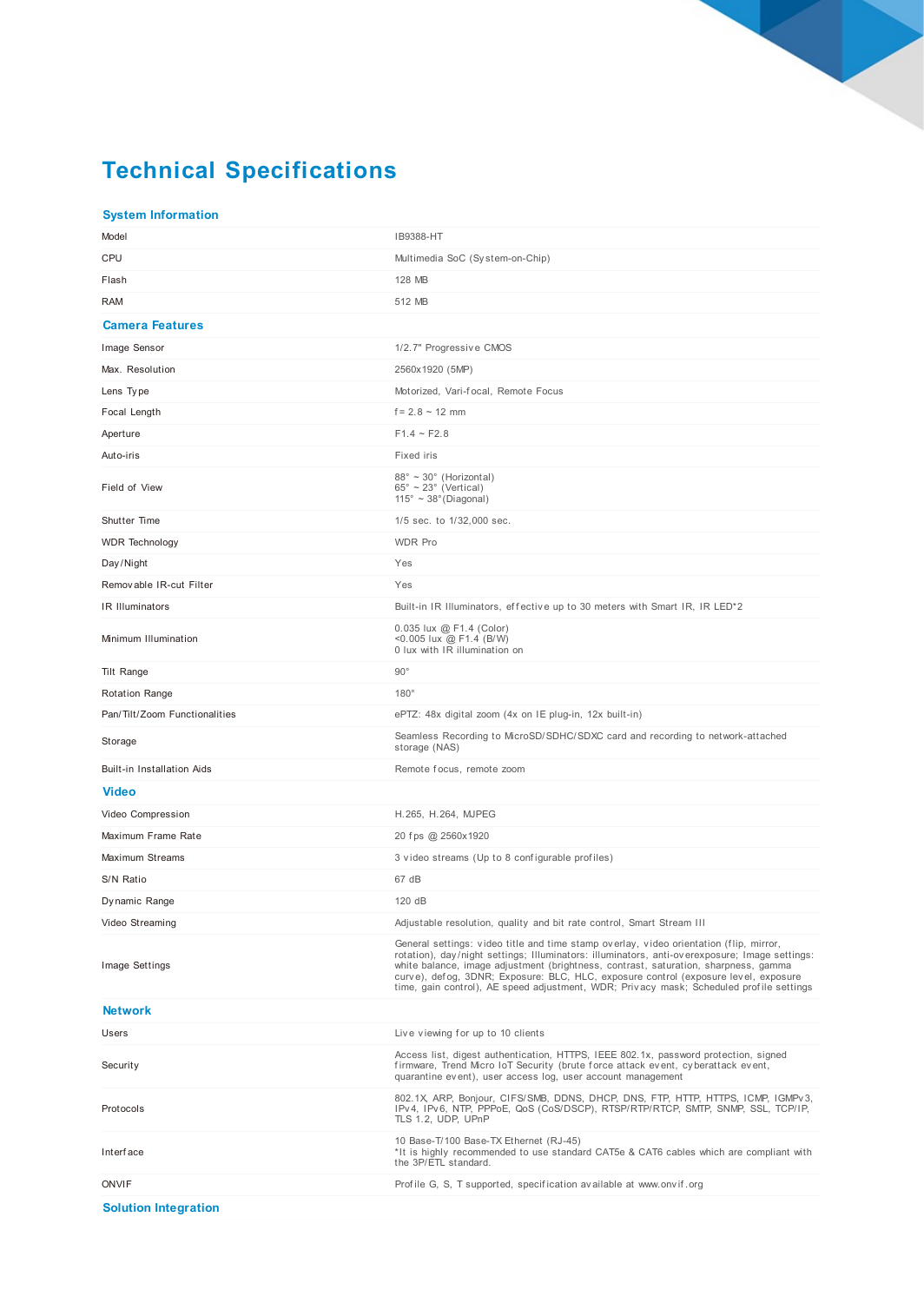| Video Motion Detection      | Five-window video motion detection                                                                                                                                                                                                                                                                |
|-----------------------------|---------------------------------------------------------------------------------------------------------------------------------------------------------------------------------------------------------------------------------------------------------------------------------------------------|
| VADP Package                | Stratocast, Trend Micro IoT Security (1-year free trial), VIVOCloud                                                                                                                                                                                                                               |
| <b>Alarm and Event</b>      |                                                                                                                                                                                                                                                                                                   |
| Event Trigger               | Camera tampering detection, cybersecurity events (brute force attack event, cyberattack<br>event, quarantine event), manual trigger, motion detection, periodical trigger, recording<br>notification, SD card life expectancy, system boot                                                        |
| Event Action                | Event notification via email, HTTP, FTP, NAS server, SD card, push notification<br>File upload via email, HTTP, FTP, NAS server, SD card                                                                                                                                                          |
| General                     |                                                                                                                                                                                                                                                                                                   |
| Connectors                  | RJ-45 cable connector for 10/100Mpbs Network/PoE connection                                                                                                                                                                                                                                       |
| Power Input                 | IEEE 802.3af PoE Class 0                                                                                                                                                                                                                                                                          |
| Power Consumption           | Max. 12.95 W/9 W (IR on/off)                                                                                                                                                                                                                                                                      |
| Dimensions                  | 85 x 85 x 214.5 mm                                                                                                                                                                                                                                                                                |
| Weight                      | 738 g                                                                                                                                                                                                                                                                                             |
| <b>Certifications</b>       | EMC: CE (EN 55032 Class B, EN 55024), FCC (FCC Part 15 Subpart B Class B), RCM<br>(AS/NZS CISPR 32 Class B), VCCI (VCCI-CISPR 32 Class B); Safety: UL (UL 62368-1),<br>CB (IEC/EN 62368-1, IEC/EN 60950-22, IEC/EN 62471); Environment: IK10 (IEC 62262),<br>IP66 (IEC 60529); IA: BIS (IS 13252) |
| Operating Temperature       | Starting Temperature: -10°C ~ 60°C (14°F ~ 140°F)<br>Working Temperature: $-30^{\circ}$ C ~ 60°C ( $-22^{\circ}$ F ~ 140°F)                                                                                                                                                                       |
| Humidity                    | 90%                                                                                                                                                                                                                                                                                               |
| Warranty                    | 36 months                                                                                                                                                                                                                                                                                         |
| <b>System Requirements</b>  |                                                                                                                                                                                                                                                                                                   |
| Operating System            | Microsoft Windows 10/8/7<br>Mac 10.12 (Chrome only)                                                                                                                                                                                                                                               |
| Web Browser                 | Chrome 58.0 or above<br>Internet Explorer 10/11                                                                                                                                                                                                                                                   |
| Other Players               | VLC: 1.1.11 or above                                                                                                                                                                                                                                                                              |
| <b>Included Accessories</b> |                                                                                                                                                                                                                                                                                                   |
| Others                      | Quick installation quide, alignment sticker, screw pack, cable gland                                                                                                                                                                                                                              |